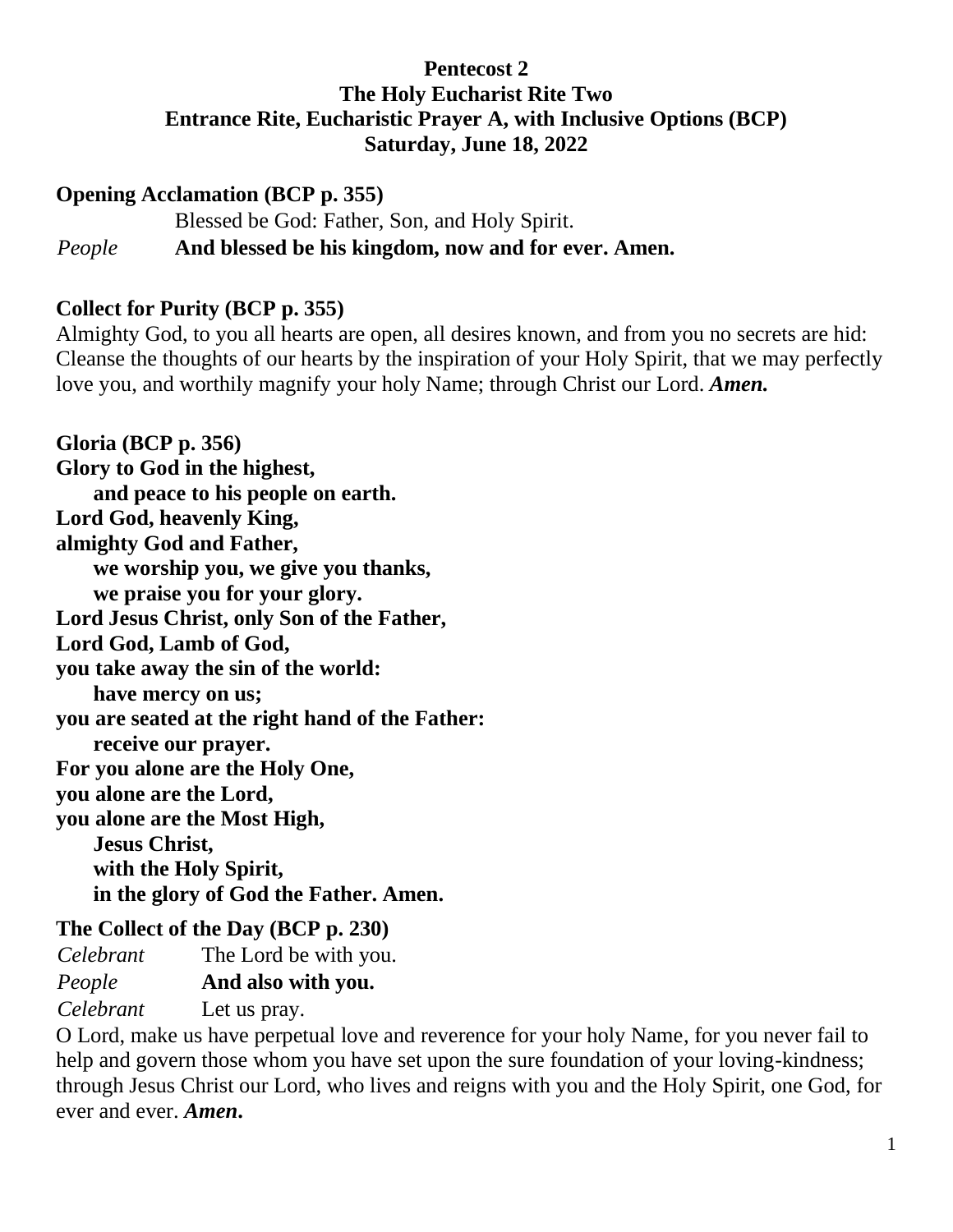#### **The Lessons First Reading:**

A reading from the First book of Kings (19:1-15a).

 $1$ Ahab told Jezebel all that Elijah had done, and how he had killed all the prophets with the sword. <sup>2</sup>Then Jezebel sent a messenger to Elijah, saying, "So may the gods do to me, and more also, if I do not make your life like the life of one of them by this time tomorrow." <sup>3</sup>Then he was afraid; he got up and fled for his life, and came to Beer-sheba, which belongs to Judah; he left his servant there.

<sup>4</sup>But he himself went a day's journey into the wilderness, and came and sat down under a solitary broom tree. He asked that he might die: "It is enough; now, O LORD, take away my life, for I am no better than my ancestors." <sup>5</sup>Then he lay down under the broom tree and fell asleep. Suddenly an angel touched him and said to him, "Get up and eat." <sup>6</sup>He looked, and there at his head was a cake baked on hot stones, and a jar of water. He ate and drank, and lay down again. <sup>7</sup>The angel of the LORD came a second time, touched him, and said, "Get up and eat, otherwise the journey will be too much for you." <sup>8</sup>He got up, and ate and drank; then he went in the strength of that food forty days and forty nights to Horeb the mount of God.  $9$ At that place he came to a cave, and spent the night there.

Then the word of the LORD came to him, saying, "What are you doing here, Elijah?"  $^{10}$ He answered, "I have been very zealous for the LORD, the God of hosts; for the Israelites have forsaken your covenant, thrown down your altars, and killed your prophets with the sword. I alone am left, and they are seeking my life, to take it away."

 $11$ He said, "Go out and stand on the mountain before the LORD, for the LORD is about to pass by." Now there was a great wind, so strong that it was splitting mountains and breaking rocks in pieces before the LORD, but the LORD was not in the wind; and after the wind an earthquake, but the LORD was not in the earthquake;  $^{12}$  and after the earthquake a fire, but the LORD was not in the fire; and after the fire a sound of sheer silence. <sup>13</sup>When Elijah heard it, he wrapped his face in his mantle and went out and stood at the entrance of the cave. Then there came a voice to him that said, "What are you doing here, Elijah?" <sup>14</sup>He answered, "I have been very zealous for the LORD, the God of hosts; for the Israelites have forsaken your covenant, thrown down your altars, and killed your prophets with the sword. I alone am left, and they are seeking my life, to take it away." 15aThen the LORD said to him, "Go, return on your way to the wilderness of Damascus."

The Word of the Lord. **Thanks be to God.**

#### **Psalm 42**

- 1 As a deer longs for flowing streams, so my soul longs for you, O God.
- **2 My soul thirsts for God, for the living God. When shall I come and behold the face of God?**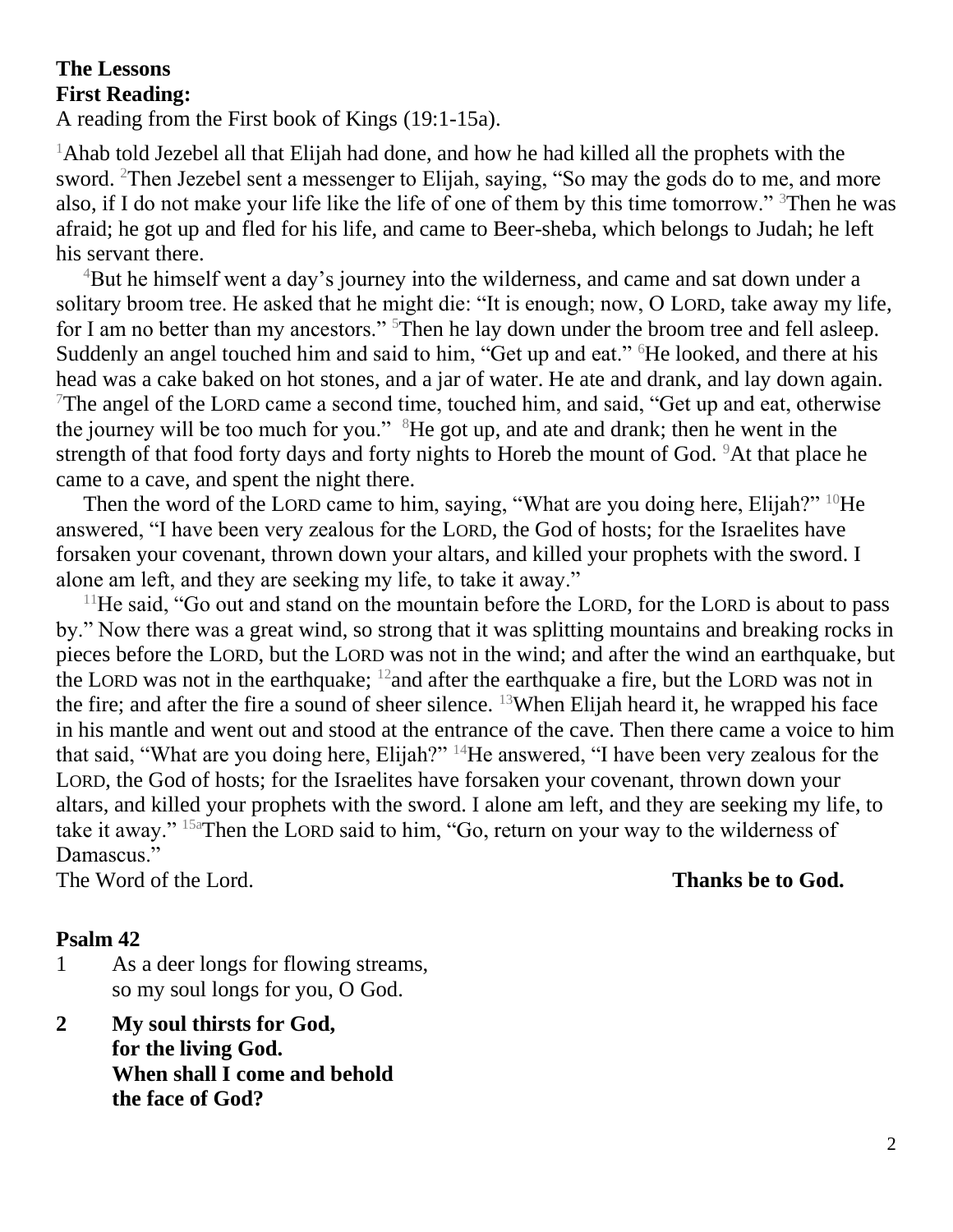- 3 My tears have been my food day and night, while people say to me continually, "Where is your God?"
- **4 These things I remember, as I pour out my soul: how I went with the throng, and led them in procession to the house of God, with glad shouts and songs of thanksgiving, a multitude keeping festival.**
- 5 Why are you cast down, O my soul, and why are you disquieted within me? Hope in God; for I shall again praise him, my help
- **6 and my God. My soul is cast down within me; therefore I remember you from the land of Jordan and of Hermon, from Mount Mizar.**
- 7 Deep calls to deep at the thunder of your cataracts; all your waves and your billows have gone over me .
- **8 By day the LORD commands his steadfast love, and at night his song is with me, a prayer to the God of my life.**
- 9 I say to God, my rock, "Why have you forgotten me? Why must I walk about mournfully because the enemy oppresses me?"
- **10 As with a deadly wound in my body, my adversaries taunt me, while they say to me continually, "Where is your God?"**
- 11 Why are you cast down, O my soul, and why are you disquieted within me? Hope in God; for I shall again praise him, my help and my God.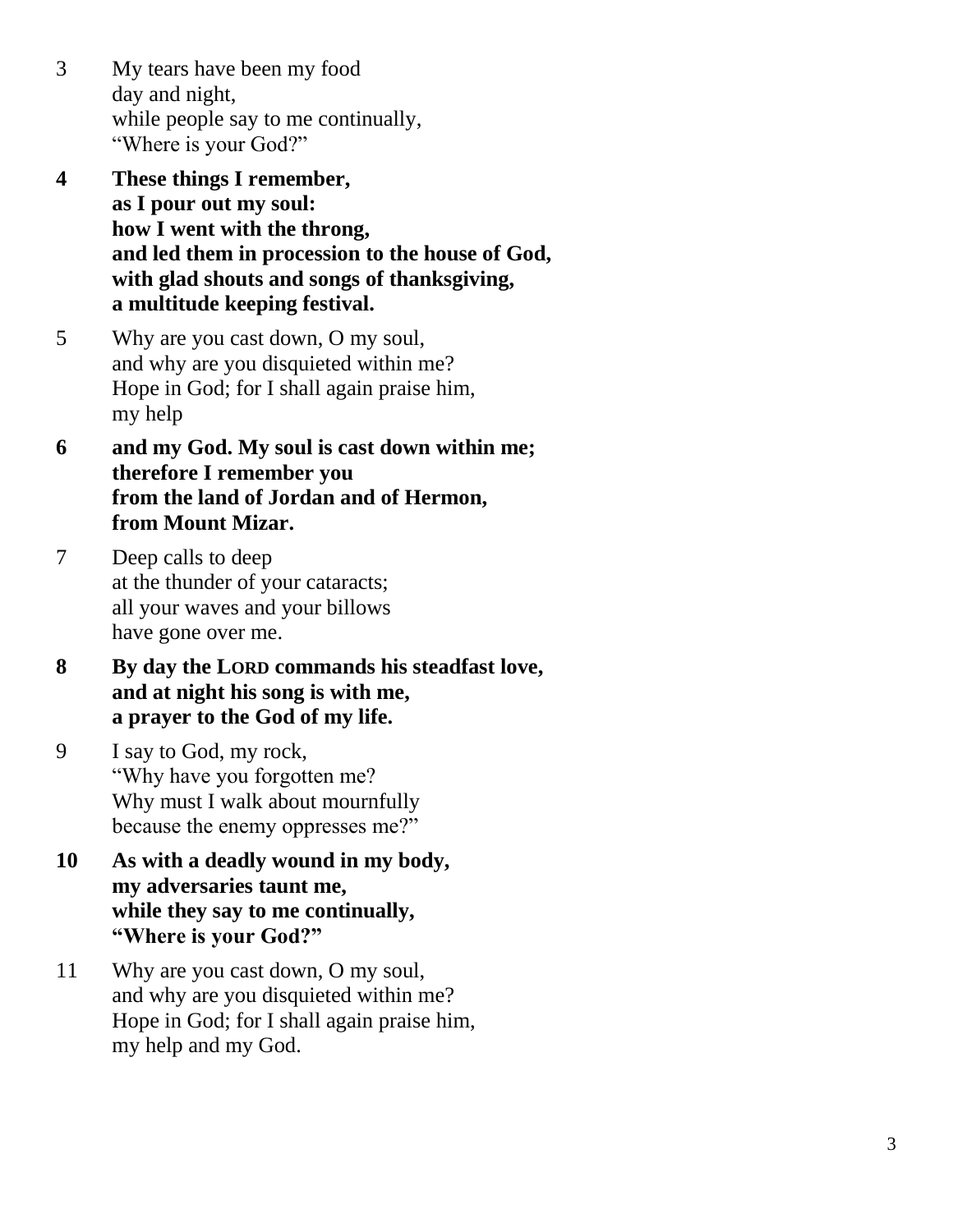# **Psalm 43**

- **1 Vindicate me, O God, and defend my cause against an ungodly people; from those who are deceitful and unjust deliver me!**
- 2 For you are the God in whom I take refuge; why have you cast me off? Why must I walk about mournfully because of the oppression of the enemy?
- **3 O send out your light and your truth; let them lead me; let them bring me to your holy hill and to your dwelling.**
- 4 Then I will go to the altar of God, to God my exceeding joy; and I will praise you with the harp, O God, my God.
- **5 Why are you cast down, O my soul, and why are you disquieted within me? Hope in God; for I shall again praise him, my help and my God.**

# **Second Reading:**

A reading from Paul's letter to the Galatians (3:23-29).

 $^{23}$ Now before faith came, we were imprisoned and guarded under the law until faith would be revealed. <sup>24</sup>Therefore the law was our disciplinarian until Christ came, so that we might be justified by faith. <sup>25</sup>But now that faith has come, we are no longer subject to a disciplinarian, <sup>26</sup>for in Christ Jesus you are all children of God through faith. <sup>27</sup>As many of you as were baptized into Christ have clothed yourselves with Christ. <sup>28</sup>There is no longer Jew or Greek, there is no longer slave or free, there is no longer male and female; for all of you are one in Christ Jesus. <sup>29</sup>And if you belong to Christ, then you are Abraham's offspring, heirs according to the promise.

The Word of the Lord. **Thanks be to God.**

# **Gospel:**

The Holy Gospel of our Lord Jesus Christ according to Luke (8:26-39).

# *(Glory to you, Lord Christ).*

<sup>26</sup> Jesus and his disciples arrived at the country of the Gerasenes, which is opposite Galilee.<sup>27</sup>As he stepped out on land, a man of the city who had demons met him. For a long time he had worn no clothes, and he did not live in a house but in the tombs. <sup>28</sup>When he saw Jesus, he fell down before him and shouted at the top of his voice, "What have you to do with me, Jesus, Son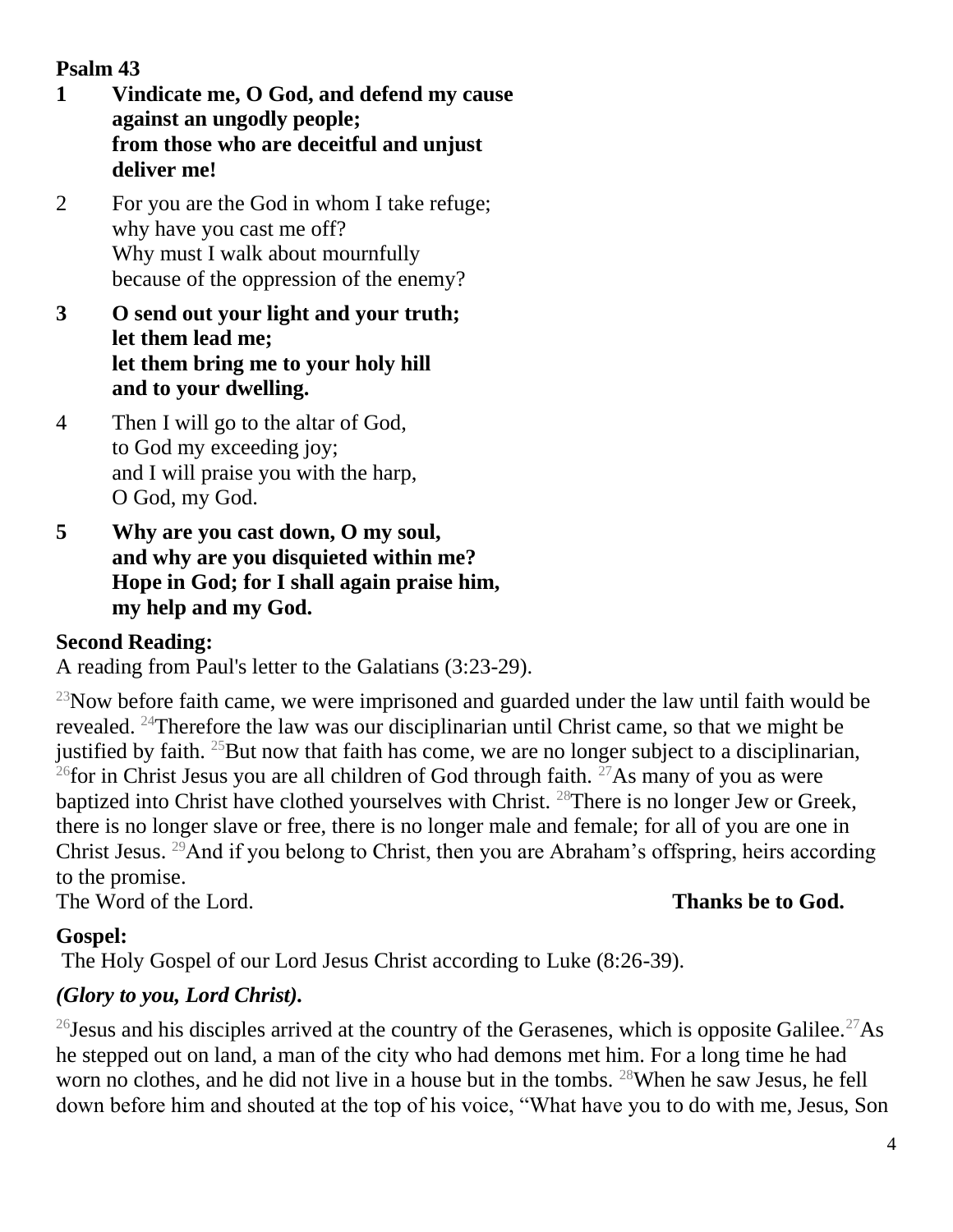of the Most High God? I beg you, do not torment me"— $^{29}$  for Jesus had commanded the unclean spirit to come out of the man. (For many times it had seized him; he was kept under guard and bound with chains and shackles, but he would break the bonds and be driven by the demon into the wilds.)  $30$  Jesus then asked him, "What is your name?" He said, "Legion"; for many demons had entered him. <sup>31</sup>They begged him not to order them to go back into the abyss.

 $32$ Now there on the hillside a large herd of swine was feeding; and the demons begged Jesus to let them enter these. So he gave them permission.  $33$ Then the demons came out of the man and entered the swine, and the herd rushed down the steep bank into the lake and was drowned.

 $34$ When the swineherds saw what had happened, they ran off and told it in the city and in the country. <sup>35</sup>Then people came out to see what had happened, and when they came to Jesus, they found the man from whom the demons had gone sitting at the feet of Jesus, clothed and in his right mind. And they were afraid. <sup>36</sup>Those who had seen it told them how the one who had been possessed by demons had been healed. <sup>37</sup>Then all the people of the surrounding country of the Gerasenes asked Jesus to leave them; for they were seized with great fear. So he got into the boat and returned. <sup>38</sup>The man from whom the demons had gone begged that he might be with him; but Jesus sent him away, saying, <sup>39"</sup>Return to your home, and declare how much God has done for you." So he went away, proclaiming throughout the city how much Jesus had done for him.

#### The Gospel of the Lord. **Praise to you, Lord Christ.**

**The Sermon** *Pastor Scott Harvey*

**The Creed (BCP p. 358) We believe in one God, the Father, the Almighty, maker of heaven and earth, of all that is, seen and unseen. We believe in one Lord, Jesus Christ, the only Son of God, eternally begotten of the Father, God from God, Light from Light, true God from true God, begotten, not made, of one Being with the Father. Through him all things were made. For us and for our salvation he came down from heaven: by the power of the Holy Spirit he became incarnate from the Virgin Mary, and was made man. For our sake he was crucified under Pontius Pilate; he suffered death and was buried. On the third day he rose again**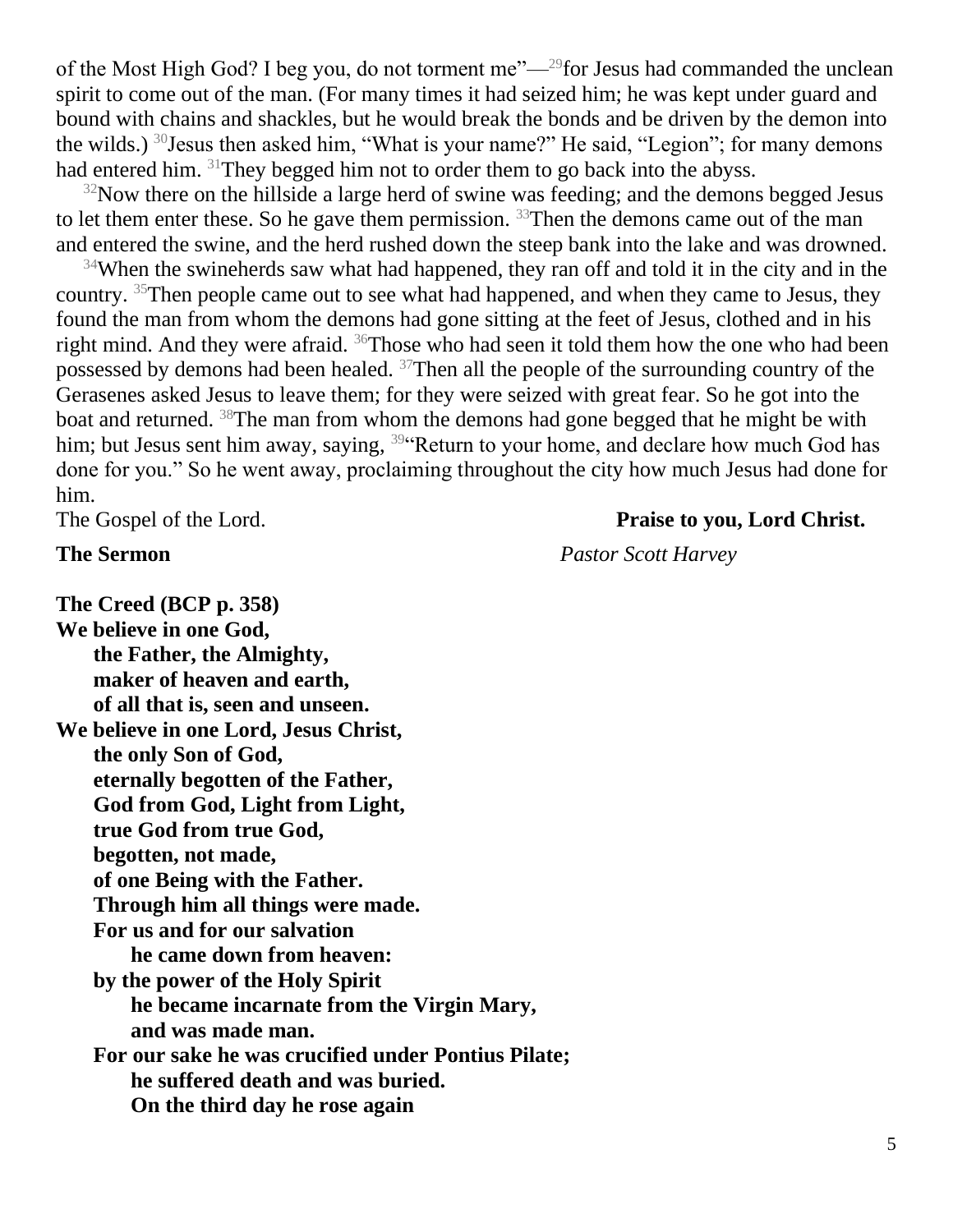**in accordance with the Scriptures; he ascended into heaven and is seated at the right hand of the Father. He will come again in glory to judge the living and the dead, and his kingdom will have no end. We believe in the Holy Spirit, the Lord, the giver of life, who proceeds from the Father and the Son. With the Father and the Son he is worshiped and glorified. He has spoken through the Prophets. We believe in one holy catholic and apostolic Church. We acknowledge one baptism for the forgiveness of sins. We look for the resurrection of the dead, and the life of the world to come. Amen.**

# **The Prayers of the People** *(Rite Planning).*

There is no longer Jew or Greek, there is no longer slave or free, there is no longer male or female; for all of us are one in Christ Jesus. Let us pray as one body, saying, "We put our trust in you, O God; *hear us; answer us; and send us forth***."**

Send out your light and your truth that they may lead your people into the joy and gladness we experience at your altar. Send us out to shine our light and share our joy.

*Silence*

We put our trust in you, O God;

## *Hear us; answer us; and send us forth.*

God our strength, remember those who feel forgotten, be the salvation for those who are being oppressed. Bring Peace to the areas of conflict, especially in Ukraine and Russia. Defend the cause of the innocent. Deliver the world from wickedness.

*Silence*

We put our trust in you, O God; *Hear us; answer us; and send us forth.*

You, O Lord, grant your loving-kindness in the daytime, the night is filled with your songs: we thank you for blessing your creation with your presence in all times and all seasons.

*Silence*

We put our trust in you, O God; *Hear us; answer us; and send us forth.*

Lord Jesus, as we commemorate the liberation of American slaves on Juneteenth, help us find ways to actively participate in efforts to eliminate violence, especially violence against black and brown people, so that our nation may take the lead in fostering conditions for healing racial division.

*Silence*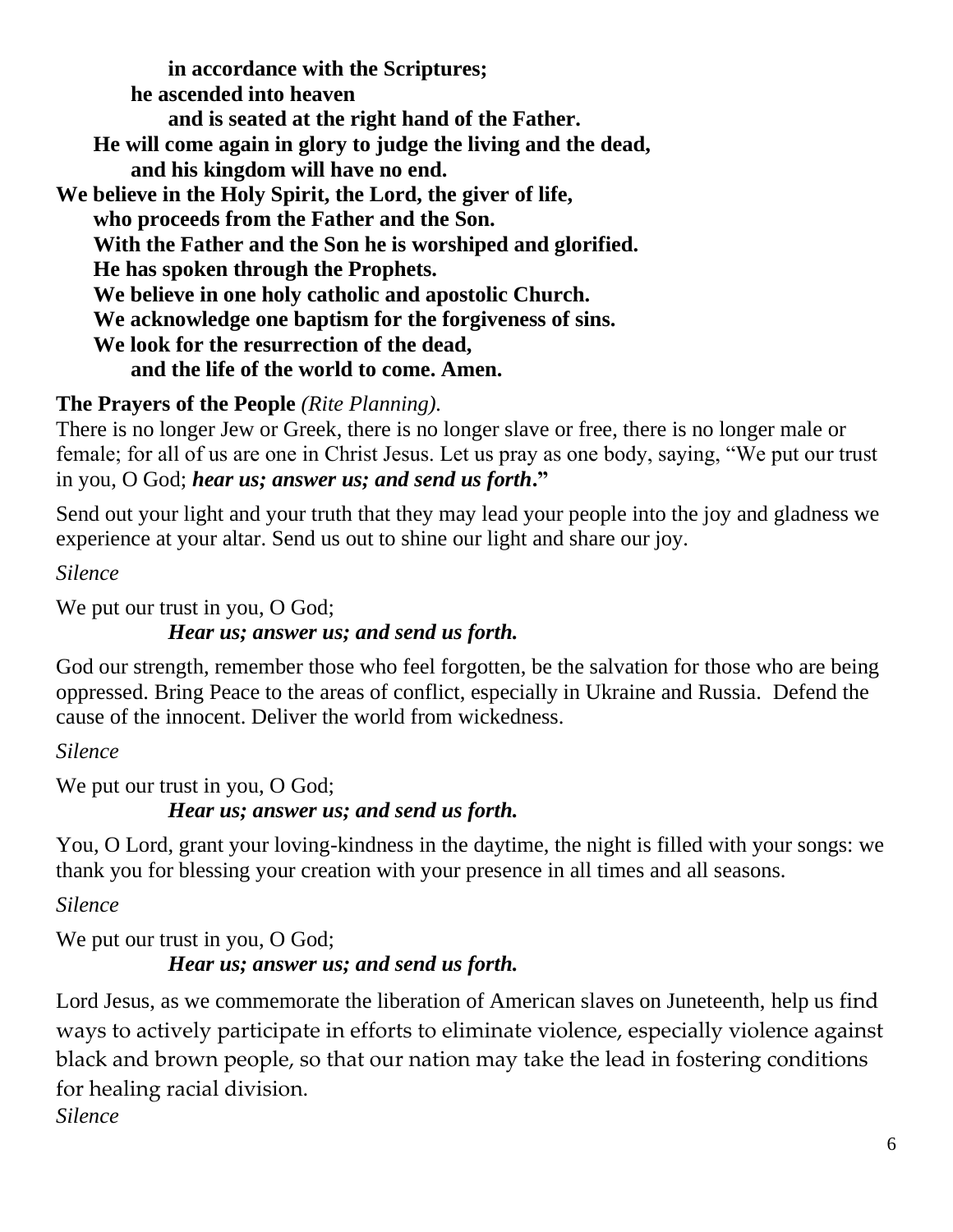We put our trust in you, O God;

*Hear us; answer us; and send us forth.*

We pray for those weighed down by heavy souls. We pray for those who feel like they are in over their heads; for the disquieted and for the ill, especially Emily, Jennifer, Becky, Erica & family, Ben, Ben & Andrea, Beverly, Shirley, Ted, Norma, Rylee, Liam, Shane, Helen, Brenda, Jeff, Charles, Janice, and Moxie.

*Silence*

We put our trust in you, O God; *Hear us; answer us; and send us forth.*

We lift up the concerns on our prayer wall. For what else shall we pray?

*Silence*

We put our trust in you, O God; *Hear us; answer us; and send us forth.*

You hear the cries of those who celebrate and those who grieve on this Father's Day. Nurture mutual love and tender care in all relationships. Comfort those for whom this day brings sadness or longing.

*Silence*

We put our trust in you, O God;

*Hear us; answer us; and send us forth.*

O God, in Christ Jesus you have made us your children. We pray for the dying and the dead. Bring them into your heavenly dwelling where they may be at home with you forever.

*Silence*

We put our trust in you, O God; *Hear us; answer us; and send us forth.*

# **Concluding Collect (BCP p. 394)**

*Celebrant: Almighty God, to whom our needs are known before we ask: Help us to ask only what accords with your will; and those good things which we dare not, or in our blindness cannon ask, grant us for the sake of your Son Jesus Christ our Lord. Amen.*

**Confession of Sin (BCP p. 360)** Let us confess our sins against God and our neighbor.

**Most merciful God, we confess that we have sinned against you in thought, word, and deed, by what we have done, and by what we have left undone. We have not loved you with our whole heart; we have not loved our neighbors as ourselves.**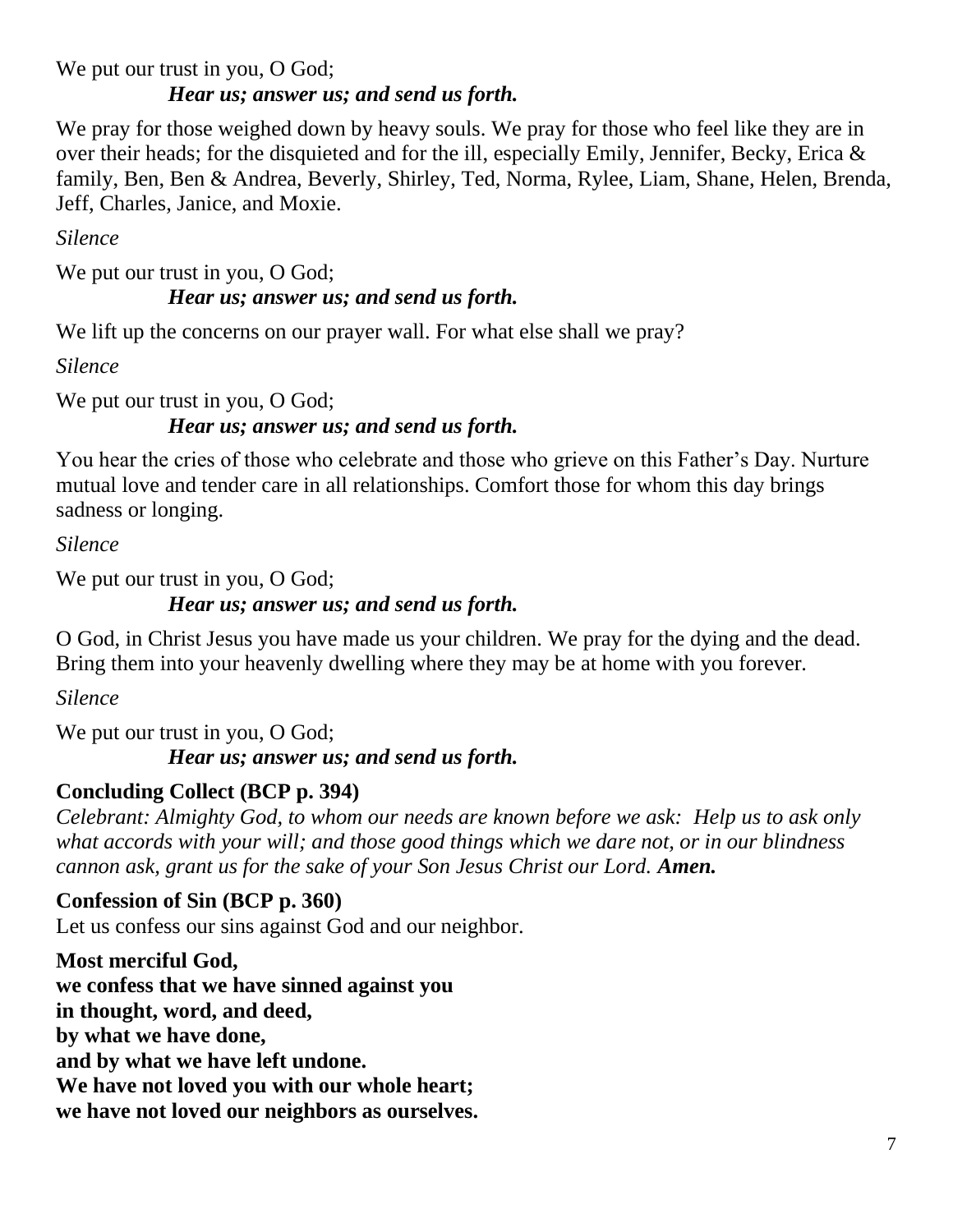**We are truly sorry and we humbly repent. For the sake of your Son Jesus Christ, have mercy on us and forgive us; that we may delight in your will, and walk in your ways, to the glory of your Name. Amen.**

Almighty God have mercy on you, forgive you all your sins through our Lord Jesus Christ, strengthen you in all goodness, and by the power of the Holy Spirit keep you in eternal life. *Amen***.**

#### **The Peace (BCP p. 360)**

*Celebrant* The peace of the Lord be always with you. *People* **And also with you.**

The Holy Communion

#### **Sursum Corda (BCP p. 361)**

| <b>The Great Thanksgiving</b><br>Sursum Corda (BCP p. 361) |                                                                                                                              |
|------------------------------------------------------------|------------------------------------------------------------------------------------------------------------------------------|
|                                                            |                                                                                                                              |
| People                                                     | And also with you.                                                                                                           |
| Celebrant                                                  | Lift up your hearts.                                                                                                         |
| People                                                     | We lift them to the Lord.                                                                                                    |
| Celebrant                                                  | Let us give thanks to the Lord our God.                                                                                      |
| People                                                     | It is right to give him thanks and praise.                                                                                   |
|                                                            | <b>Proper Preface (BCP p. 361)</b>                                                                                           |
|                                                            | It is right, and a good and joyful thing, always and everywh<br>Almighty, Creator of heaven and earth.                       |
| Jesus Christ our Lord.                                     | For you are the source of light and life; you made us in you                                                                 |
|                                                            | Therefore we praise you, joining our voices with Angels an<br>company of heaven, who for ever sing this hymn to proclai      |
| Sanctus (BCP p. 362)                                       | Holy, holy, holy Lord, God of power and God of might,<br>heaven and earth are full of your glory.<br>Hosanna in the highest. |
|                                                            | Blessed is the one who comes in the name of the Lord.                                                                        |
|                                                            | Hosanna in the highest.                                                                                                      |

## **Proper Preface (BCP p. 361)**

It is right, and a good and joyful thing, always and everywhere to give thanks to you, Father Almighty, Creator of heaven and earth.

For you are the source of light and life; you made us in your image, and called us to new life in Jesus Christ our Lord.

Therefore we praise you, joining our voices with Angels and Archangels and with all the company of heaven, who for ever sing this hymn to proclaim the glory of your Name: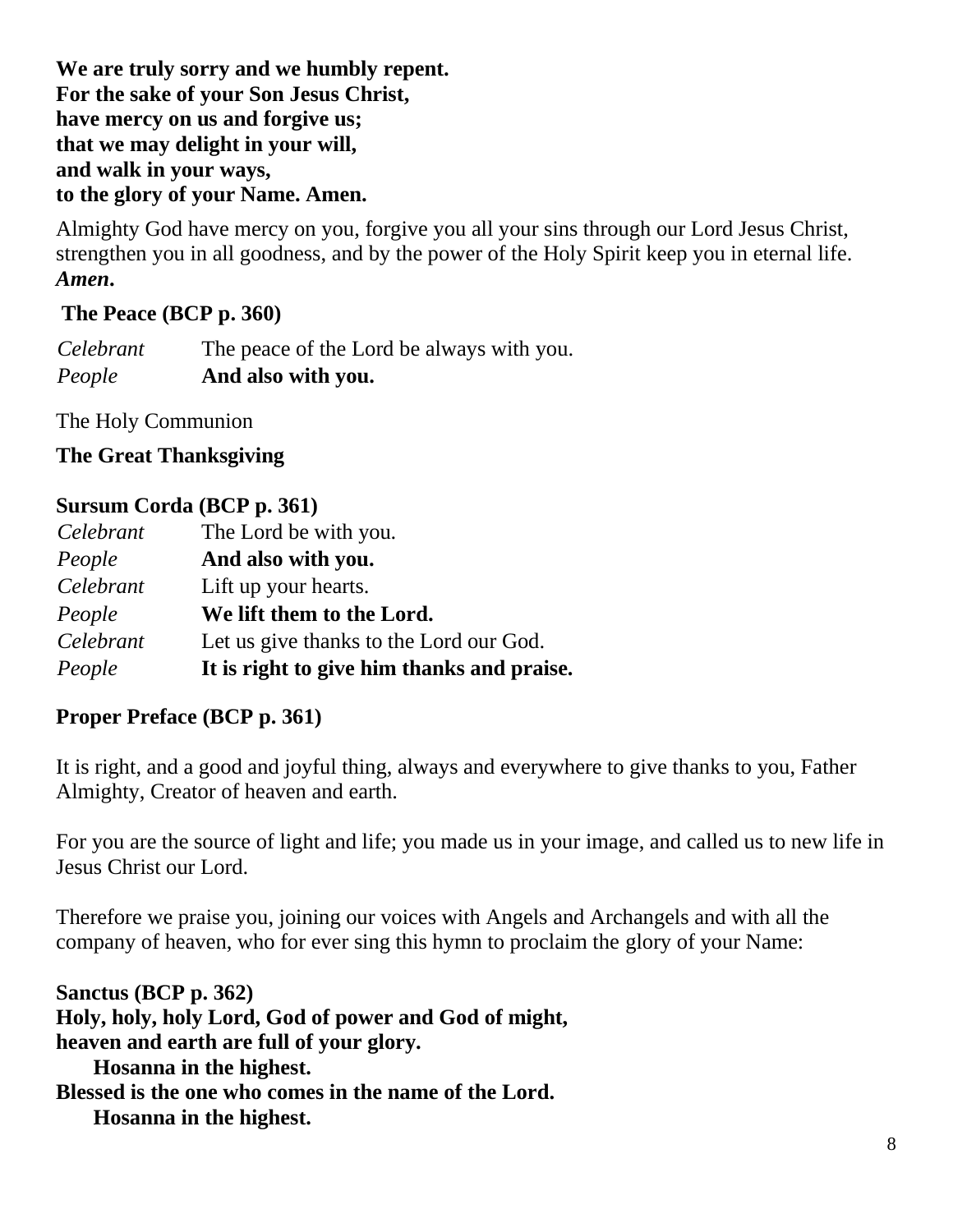# **Words of Institution (BCP p. 362)**

Holy and gracious Father: In your infinite love you made us for yourself; and, when we had fallen into sin and become subject to evil and death, you, in your mercy, sent Jesus Christ, your only and eternal Son, to share our human nature, to live and die as one of us, to reconcile us to you, the God and Father of all.

He stretched out his arms upon the cross, and offered himself in obedience to your will, a perfect sacrifice for the whole world.

On the night he was handed over to suffering and death, our Lord Jesus Christ took bread; and when he had given thanks to you, he broke it, and gave it to his disciples, and said, "Take, eat: This is my Body, which is given for you. Do this for the remembrance of me."

After supper he took the cup of wine; and when he had given thanks, he gave it to them, and said, "Drink this, all of you: This is my Blood of the new Covenant, which is shed for you and for many for the forgiveness of sins. Whenever you drink it, do this for the remembrance of me."

Therefore we proclaim the mystery of faith:

#### **Christ has died. Christ is risen. Christ will come again.**

We celebrate the memorial of our redemption, O Father, in this sacrifice of praise and thanksgiving. Recalling his death, resurrection, and ascension, we offer you these gifts.

Sanctify them by your Holy Spirit to be for your people the Body and Blood of your Son, the holy food and drink of new and unending life in him. Sanctify us also that we may faithfully receive this holy Sacrament, and serve you in unity, constancy, and peace; and at the last day bring us with all your saints into the joy of your eternal kingdom.

All this we ask through your Son Jesus Christ. By him, and with him, and in him, in the unity of the Holy Spirit all honor and glory is yours, Almighty Father, now and for ever. *AMEN***.**

# **The Lord's Prayer (BCP p. 364)**

And now, as our Savior Christ has taught us, we are bold to say,

**Our Father, who art in heaven, hallowed be thy Name, thy kingdom come, thy will be done, on earth as it is in heaven. Give us this day our daily bread. And forgive us our trespasses, as we forgive those who trespass against us. And lead us not into temptation, but deliver us from evil. For thine is the kingdom,**